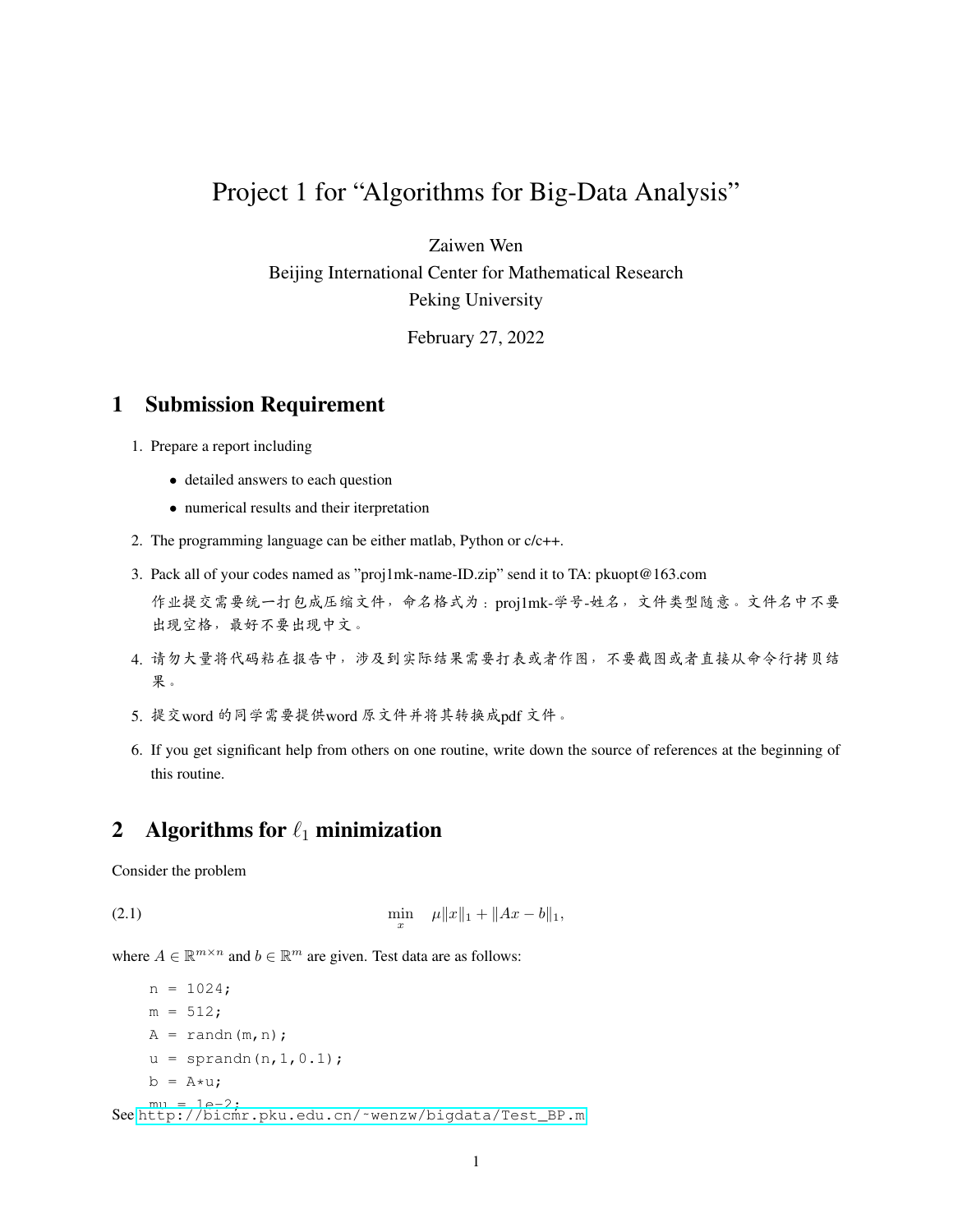- 1. Solve [\(2.1\)](#page-0-0) using CVX by calling different solvers mosek or gurobi. CVX, Mosek and Gurobi are available free at: CVX: <http://cvxr.com/cvx/> Mosek: [http://www.mosek.com/]( http://www.mosek.com/) Gurobi: <http://www.gurobi.com/>
- 2. Write down and implement one of the following algorithms in Matlab/Python:
	- (a) Classical Augmented Lagrangian method (or Bregman method), where each augmented Lagrangian function is minimized by using the proximal gradient method Reference: Wotao Yin, Stanley Osher, Donald Goldfarb, Jerome Darbon, *Bregman Iterative Algorithms for l1-Minimization with Applications to Compressed Sensing*
	- (b) Classical Augmented Lagrangian method (or Bregman method), where each augmented Lagrangian function is minimized by using the accelerated proximal gradient method (FISTA or Nesterov's method) Reference on FISTA: Amir Beck and Marc Teboulle, *A fast iterative shrinkage thresholding algorithm for linear inverse problems*
- 3. Write down and implement one of the following algorithms in Matlab/Python:
	- (a) Alternating direction method of multipliers (ADMM) for the primal or dual problem Reference: Junfeng Yang, Yin Zhang, *Alternating direction algorithms for l1-problems in Compressed Sensing*, SIAM Journal on Scientific Computing, https://epubs.siam.org/doi/abs/10.1137/090777761
	- (b) Alternating direction method of multipliers with linearization for the primal or dual problem Reference: Junfeng Yang, Yin Zhang, *Alternating direction algorithms for l1-problems in Compressed Sensing*, SIAM Journal on Scientific Computing, https://epubs.siam.org/doi/abs/10.1137/090777761
- 4. Requirement:
	- (a) The interface of each method should be written in the following format

 $[x, out] = method_name(x0, A, b, mu, opts);$ 

Here, x0 is a given input initial solution, A and b are given data, opts is a struct which stores the options of the algorithm, out is a struct which saves all other output information.

(b) Compare the efficiency (cpu time) and accuracy (checking optimality condition) in the format as [http://bicmr.pku.edu.cn/˜wenzw/bigdata/Test\\_BP.m](http://bicmr.pku.edu.cn/~wenzw/bigdata/Test_BP.m)

## 3 Algorithms For Low-rank Recovery

<span id="page-1-0"></span>Consider the model

(3.1) 
$$
\min_{X \in \mathbb{R}^{m \times n}} \ \mu \|X\|_{*} + \sum_{(i,j) \in \Omega} (X_{ij} - M_{ij})^{2},
$$

where the nuclear norm  $||X||_* = \sum_i \sigma_i(X)$ .

1. Write down and implement a proximal gradient method for solving [\(3.1\)](#page-1-0).